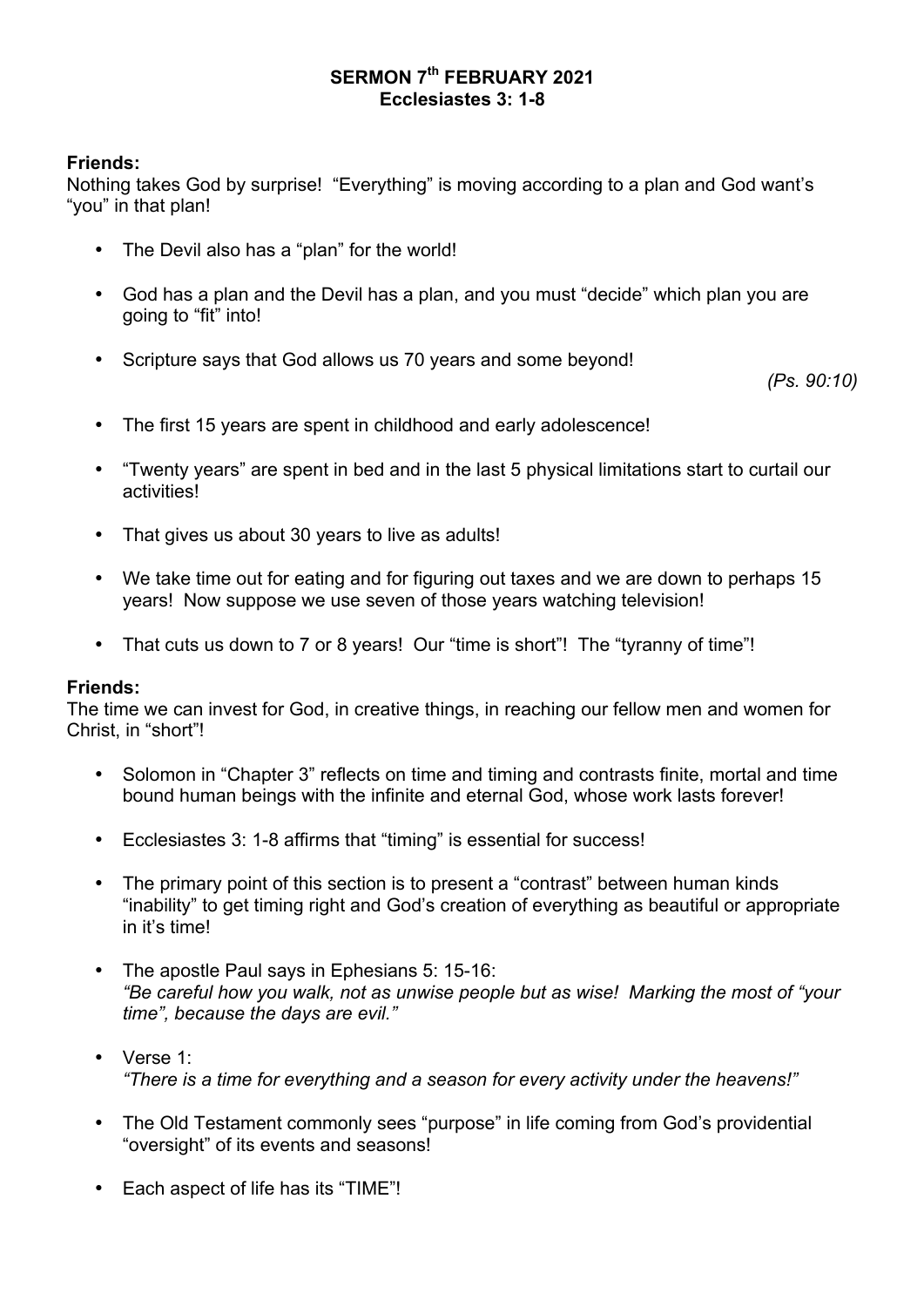- **Leviticus 26:4** "God says I will send you rain IN its season!
- **Deuteronomy 32:35** God will bring the downfall of His enemies in due time!
- "Wisdom" involves knowing "the times"!
- The "godly person" says: *"My times are in "your" hands!"*

*(Ps. 31:15)*

*(Esther 1:13)*

• Our 'times', our 'years' are in God's hands! God gives us the number of years! Sometimes we would like to "know" what the "future" holds but that is God's "prerogative"!

### **Friends:**

No matter where you might be located, no matter what circumstances you might face, our lives will "not" be at the mercy of "chance", or someone else's "decision"! Our lives, at "all times" are held in God's loving hands of grace and mercy!

- Verse2: *"A time to be born and a time to die!"*
- On Veteran's Day, November  $11<sup>th</sup>$ , 1963, President J. F. K. visited Arlington Cemetery to pay his respects to American's fallen heroes! Grazing over the rolling Virginia Hillside, President Kennedy remarked, "It is so beautiful that I could stay here forever"!
- "Two weeks" later he returned in a flag-draped "coffin" to be buried beneath an eternal flame! He was 46 years old!
- Kennedy's favourite passage from the Bible was Ecclesiastes 3: 1-8, the passage we are looking at this morning!
- Solomon begins his contemplation with a sobering observation: *Birth and death "both" have their appointed times!*
- When you "visit" a hospital to see your new child or new grandchild, "only" a few short steps away, "some" family have gathered to say goodbye in agony to their loved ones!
- We all spend our own time making that trek between "entrance and exit", "womb and tomb"!
- Man is "not" in charge of a time of birth or a time of death!
- We don't choose our time to be "born", nor for the most part; we don't choose our time to "die"!
- "Birth and death" come to a man and woman "unexpectedly", yet the times are "fixed" by the "pleasure of God"!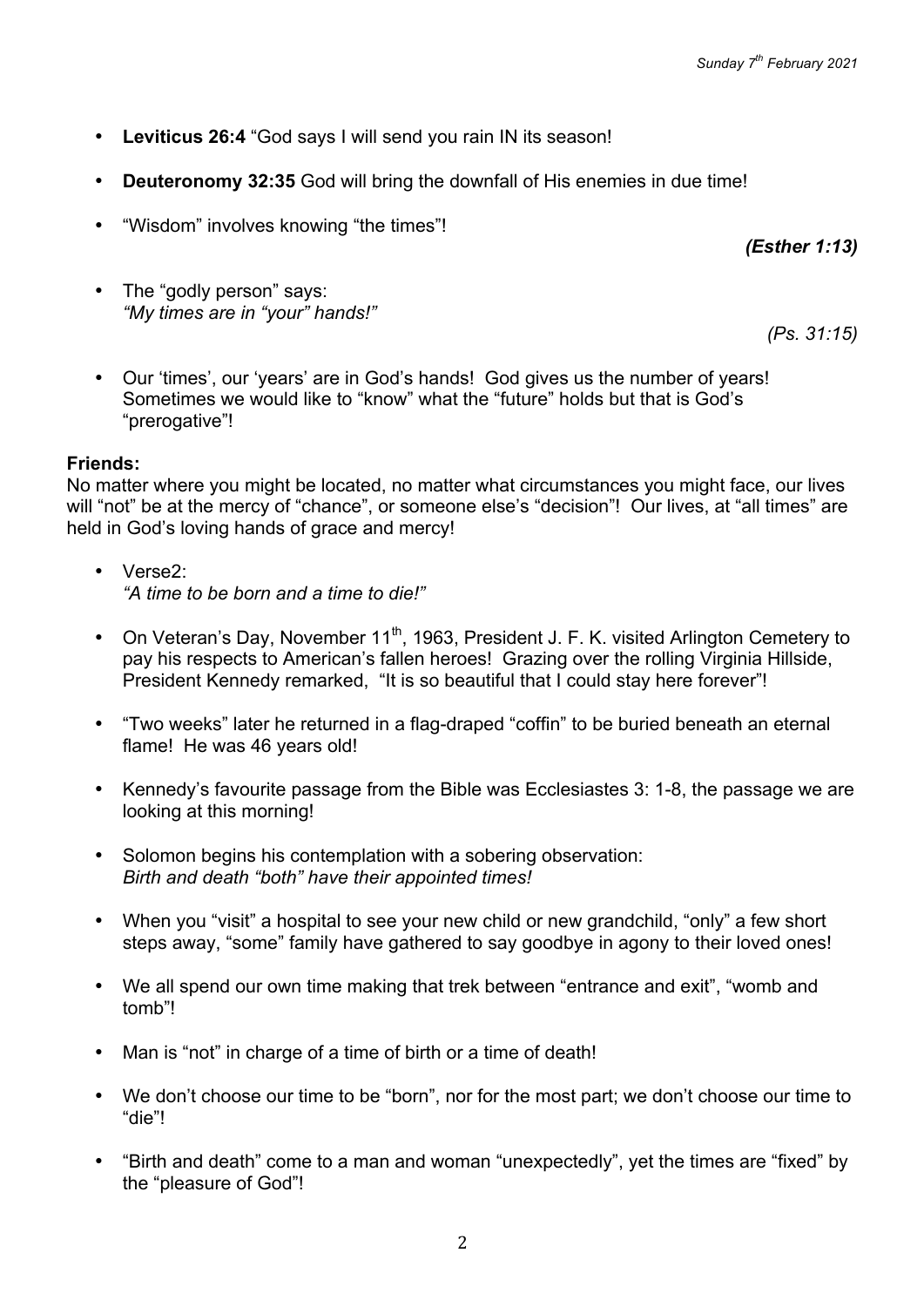- Solomon is referring to the "totality of life": all times of a person's life are "DETERMINED" by God!
- I'm so "glad" that God is in "control of my life": it gives me "peace" purpose and a reason to "pray"!
- Verse 2 continues: *" A time to plant and a time to uproot!"*
- "Meanwhile" there is a time to "plant" and a time to "harvest"!
- Solomon refers to "food supply" because he knows that God "sets" the "boundaries of the season"!
- After the flood God promised Noah: *"As long as the earth endures, seedtime and harvest, cold and heat, summer and winter, day and night will never cease!"*

*(Genesis 8:22)*

- Just as a composer of beautiful music builds certain rhythms and repetitions into his songs, so God has built certain rhythms into His world!
- The steady repetition of the "seasons" provides comfort and a workable beat to life on earth!
- Verse 3: *"A time to "kill" and a time to "heal"!*
- We are a bit "shocked" to read there is a time to "kill"!
- Scientists tell us that our bodies are in the process of dying every moment.
- There is an ongoing maintenance department in the human machine that is constantly changing out the old for the new.
- And, of course, it's governed by "time"!
- Cancer cells, infection cells, covid cells or simply worn-out cells must be "KILLED": so even killing has its time, **(18)** and we are grateful!
- There must be a time to kill so we might also have a time to heal!
- These times listed in this passage are "not commands"; it is "not" God saying that a man must kill at "such and such" an appointed time!
- "Solomon" is saying that when killing takes place God's purpose is at work!
- "Remember" that the "Devil" is the "father" of all "murder"!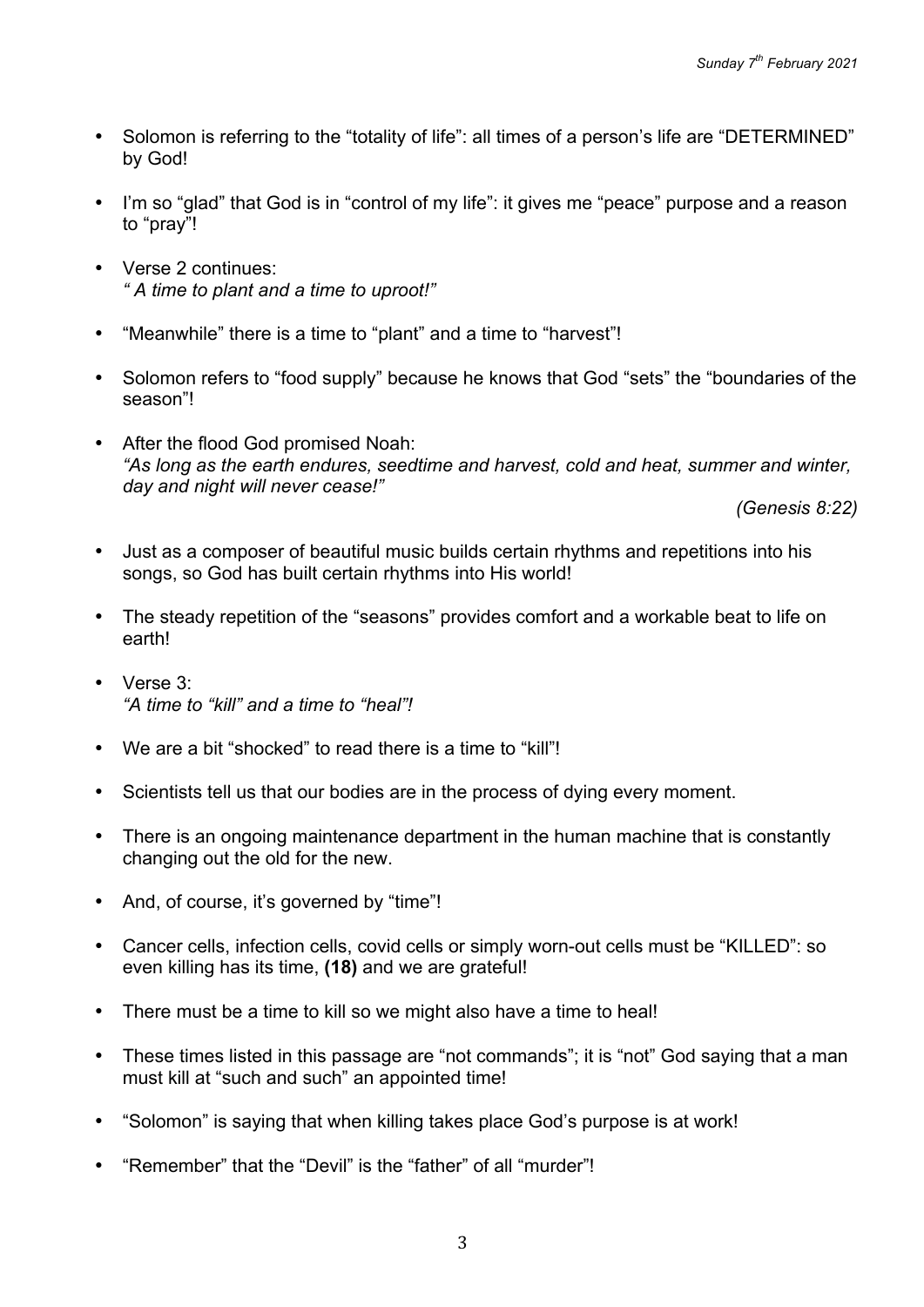- "Likewise" when "healing" takes place God's purpose is at work! For God is our "Healer"! *(Ex. 15:26)*
- In our western culture we tend to think of healing as taking place at the command of the doctor, or by following a prescribed course of treatment. But it is God who gives wisdom to the doctor, and it is God who makes the medicine effective for it's prescribed purpose!
- Verse 3: *"A time to "tear down" and a time to "build"!*
- That is, a time to "DESTROY" and a time to "CONSTRUCT"!
- We 'build up' in our early years and we start 'breaking down' as we get older painful but true!
- We are getting older when the "type" gets smaller, the "steps" get higher, the "voices" get softer, the "muscles" get weaker, and our "medicine chest" gets larger!

How "old" is old?

- You are old at 21 if you are female gymnast! Your performance will peak in your mid to late teens!
- You are over the hill at 30 if you are a professional tennis player!
- Time is "relative" for God's creatures: "dogs" live about 10-13 years or a little more; one to two months for 'mosquitos'! Yet "time" rules our agendas and itineraries!
- Yes there is a time for breaking down "but" God is there!
- God is as "powerful" as He is "loving", and you have the opportunity to experience His power al the more effectively and vividly when you "turn to Him" in the breakdowns of life!

### **Friends:**

"The Lord is close to the "broken hearted", and saves those who are "crushed in spirit"!"

*(Ps. 34:18)*

- "Don't turn away" but "turn to God" in times of heartache and struggle!
- Our God has long arms and He wants to "enfold" you in them!
- Verse 4: *"A time to weep and a time to laugh!"*
- "Time" is also involved with the operations of the "soul", the seat of human emotions!
- There's a time to cry, when "tears" flow freely; there are also times for "laughter"!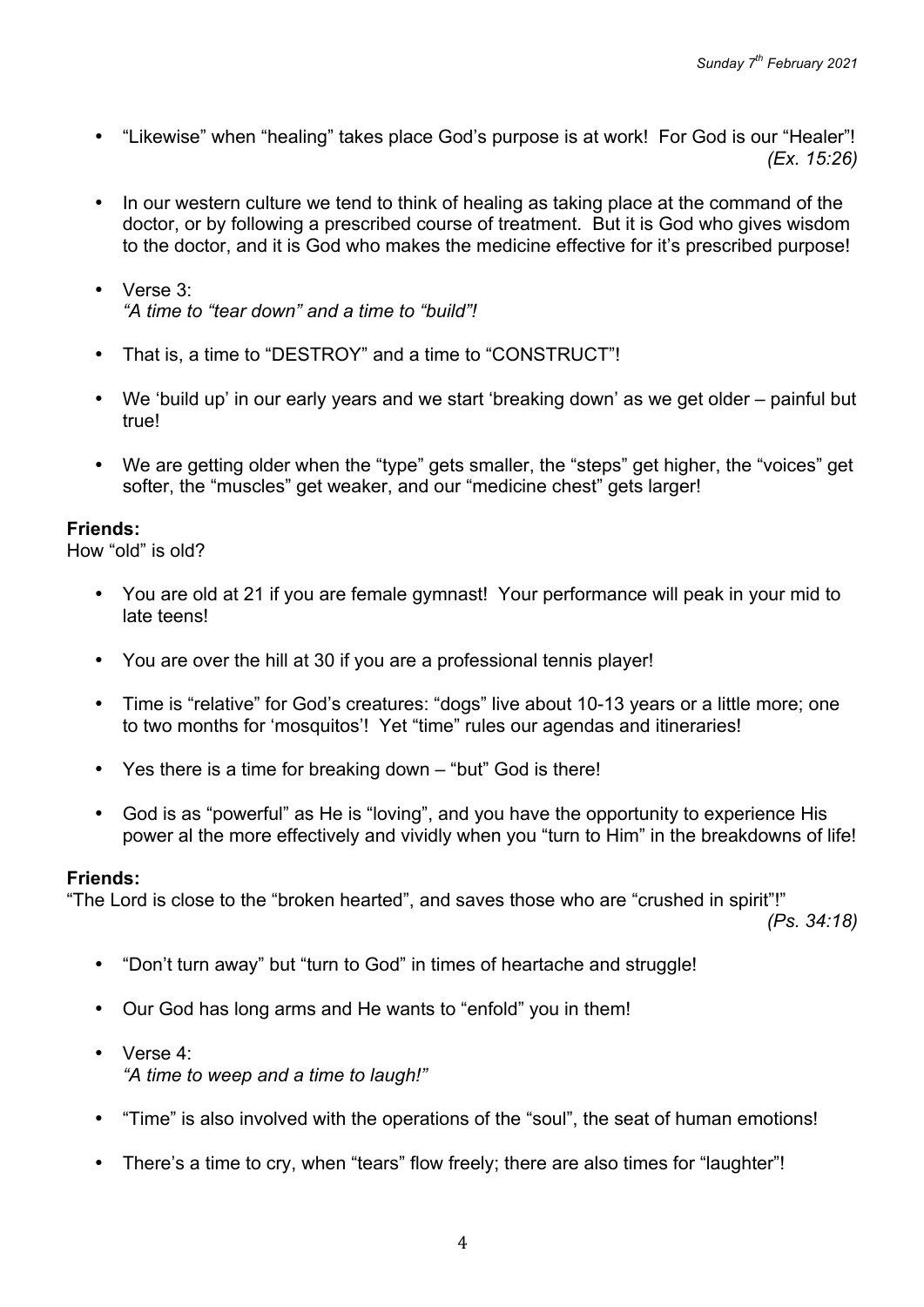- Hopefully "laughter" outnumbers "weeping" for in Proverbs 17:22 Solomon prescribes "cheerfulness" as "good medicine" for the soul!
- Yet "fears" are part of life this side of Heaven!
- Jesus "wept"….. He "groaned" in the spirit and was troubled.

*(Jh. 11: 35, 33)*

- Job states: *"My eyes pour out tears to God!"*
- The "psalmist" asks God to store his tears in a heavenly bottle, for they are precious! *(Ps. 56:8)*
- And Psalm 126:5 promises, "Those who sow in "tears" shall reap in "joy"!

### **Friends:**

Your "tears" are God's jewels; they are precious to Him. The greater your suffering and pain; the greater God's ministry and grace for you!

- We need to "laugh" but sometimes we must also "cry"!
- The Lord is "near" to us in both sadness and gladness!
- One day God will "wipe away" every tear from our eyes and the days of crying will be long forgotten! "But" for now there's still a time to laugh and a time to weep!

*(Rev. 21:4)*

- Verse 4: *"A time to "mourn" and a time to "dance"!"*
- There is a time to hug, and there are times when hugging is inappropriate! **(V5)**
- God has given us a wide spectrum of emotions: anger, depression, grief, joy you name it!
- Each emotion we have is simply playing the part allotted to its own special time!
- We all need our "full spectrum of God-given emotions", for they are emblems of our humanity!
- Our "emotions" mark us as children of a God who also has anger, grief and laughter!

*(Ps. 2:4)*

#### **Friends:**

Sometimes we have a particular "purpose" in mind!

• We want a "time of joy" and there's nothing wrong with that!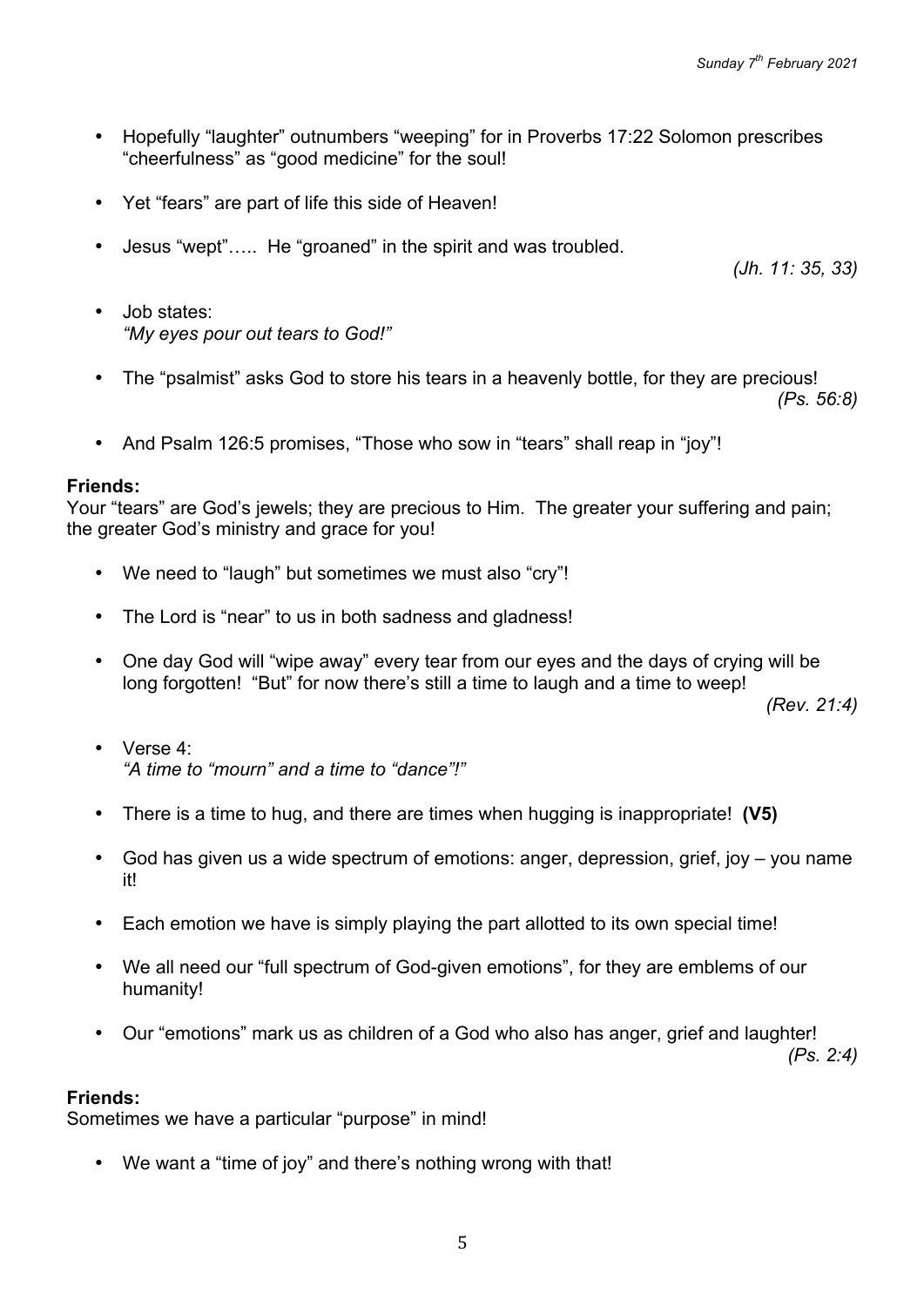- So we buy a ticket to a footy match! We expect our team will win and that we will have an enjoyable time! But unexpectedly the team performs badly, they lose and rejoicing is turned to mourning!
- Or a couple set off on their honeymoon only to be involved in a car crash in which one of them "dies"!
- "Such events" come along and all of them are in the "hands of God"!
- Some of us might be a little "uncomfortable" with assigning all this "purpose" to God!
- We might think this way because we think we have a "great deal of control" over our lives!
- But in fact, we "do not"!
- There is "nothing" that is either out of the "control" of God or "out of His "purpose"!"
- Job tells us that we must receive both "good and bad" from God!

*(Job 2:10)*

- God is "never" the "author" of evil; evil comes from fallen creatures! Though God is "certainly" sovereign "over" evil!
- God "permits" evil agents to work; then "overrules" evil for His own wise and holy ends!
- "Ultimately" God is able to make all things; "good" and "evil"; to work together for His greater good!

*(Rom. 8:28)*

- God is "always" in control of all things, small and large and even this dreadful pandemic! God has a purpose for this, we must believe that!
- This is a thought that should comfort the "BELIEVER" and discomfort the "UNBELIEVER"!
- Our "times" are in God's "hands"!
- Verse 5: *"A time to scatter stones, and time to gather them"*
- In the 'ancient world', gathering and collecting stones had significance! Stones would be gathered out of a field in order to "cultivate" the field!
- Stones would be gathered for the purpose of "building"!
- They might be "thrown away" as unsuitable stones for a particular purpose!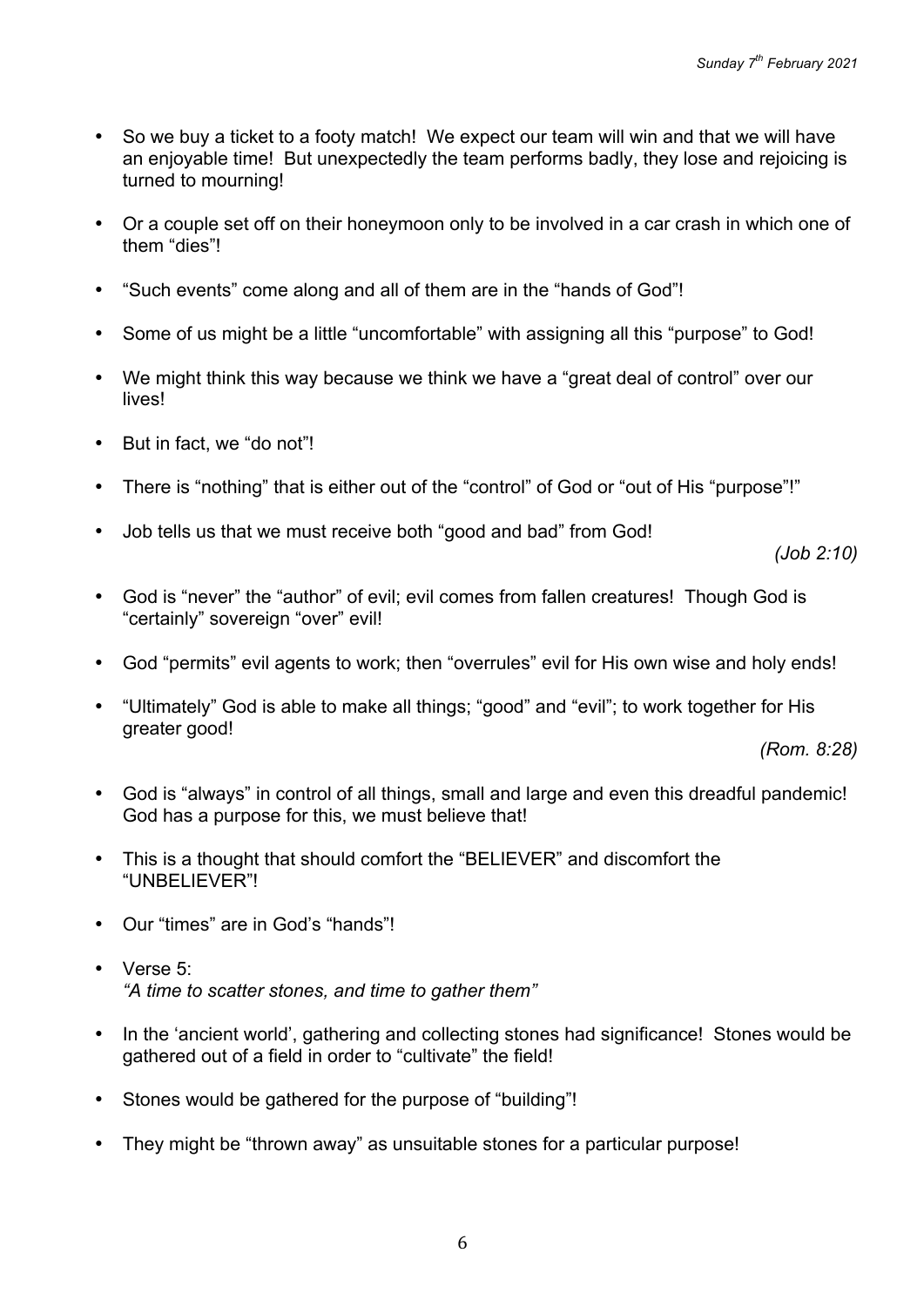- Verse 5<sup>:</sup> *"A time to embrace and a time to refrain from embracing"!*
- There's a time to display "affection" in public; and there's not a time!
- During a worldwide pandemic it's definitely not a time to embrace!
- Verse 6: *"A time to search and a time to give up, a time to keep and a time to throw away!"*
- These last three verses, 6 to 8, have to do with "inner decisions": the deep commitments of our lives!
- Sometimes in life we gain; sometimes we lose money, weight, hair, loved ones, privileges, rights, responsibilities, joys, possessions!
- Sometimes we "store' things in our garages, and sometimes we "clean out" our garages!
- In life we collect and we throw away!
- Even "larger corporations" do this!
- In periods of expansion they swallow smaller companies and when they need to raise cash to retire debt or enter new markets, they sell off part of what they have accumulated!
- "Unfortunately" at the "personal" level we seem far more interested in "accumulating" than in throwing away!

Spiritually speaking what do you need to throw away or keep in order to love and trust the Lord Jesus more and more?

- Listen to what the writer to Hebrews says in Ch. 12: 1-2: *"Therefore, since we are surrounded by such a great cloud of witnesses, let us throw off everything that hinders and the sin that so easily entangles. And let us run with perseverance the race marked out for us! Fixing our eyes on JESUS, the pioneer and perfecter of faith!"*
- Verse 7: *"A time to "tear" and a time to "mend", a time to be "silent" and a time to "speak"!*
- "Sometimes" we need to "speak up"; "other times" we need to keep our "mouths shut"!
- The "assets and liabilities" of "words" show up repeatedly in Solomon's proverbs!
- The father in Proverbs continually admonishes his children to pay attention to "words" of wisdom and instruction!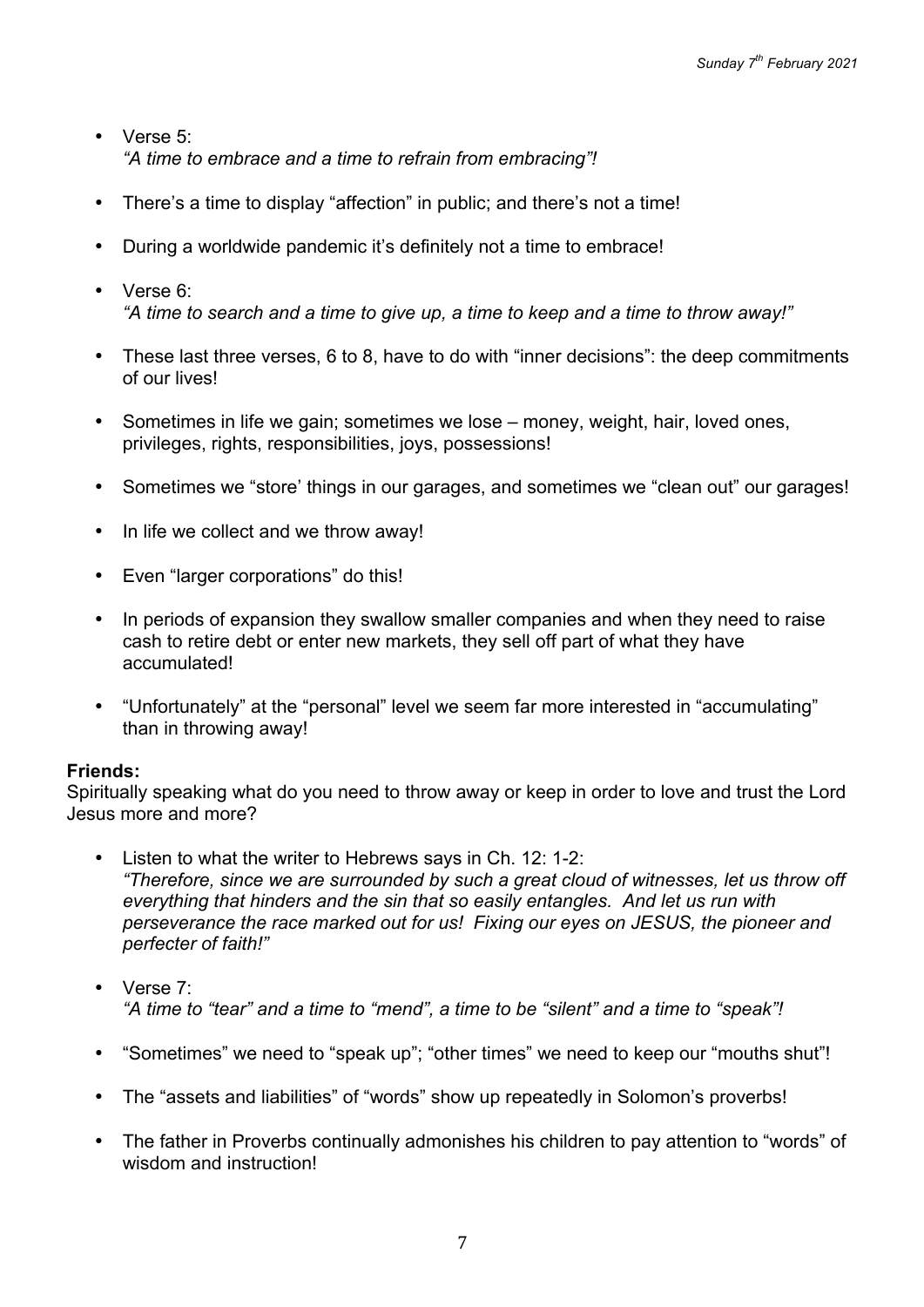- Pr. 2:1 My son accepts my words and commands!
- Pr. 4:10 Listen my son, accept what I say!
- Pr. 5:1 My son pay attention to my wisdom, turn your ears to my words of insight!
- "Solomon" also warns us against "talking too much"!

The "more we talk", the more likely we are to "sin"!

- The "wise" person holds their "tongue"! *(Pr. 10:19)*
- The fire of gossip dies out as soon as the talk ceases!

*(Pr. 26:20)*

*(Pr. 17:27)*

• What some people write on social media is "hurtful" and "hateful"!

#### **Friends:**

"Words" can contain life or death; it is up to you to "choose" them carefully!

- Do you "need: to "repent" of foolish talk?
- "Words" can kill; words can give life!
- There is no greater "wisdom" given by God than to know the power of the "tongue" when it is time to "speak" and when it is time to keep "silent"!
- Verse 8: *"A time to love and a time to hate, a time to hate and a time for war and a time for peace"!*
- A time to "hate"?
- Are we sure?
- Yes there is a time to "hate"!
- Even Jesus "hated"!
- He hated "sin" and he "hated" its mastery over human souls!
- Jesus "hated" what sin did to human lives: all the "destruction it brings"!
- The apostle Paul tells us in Rom. 12:9: love must be sincere. "Hate" what is "evil", cling to what is good!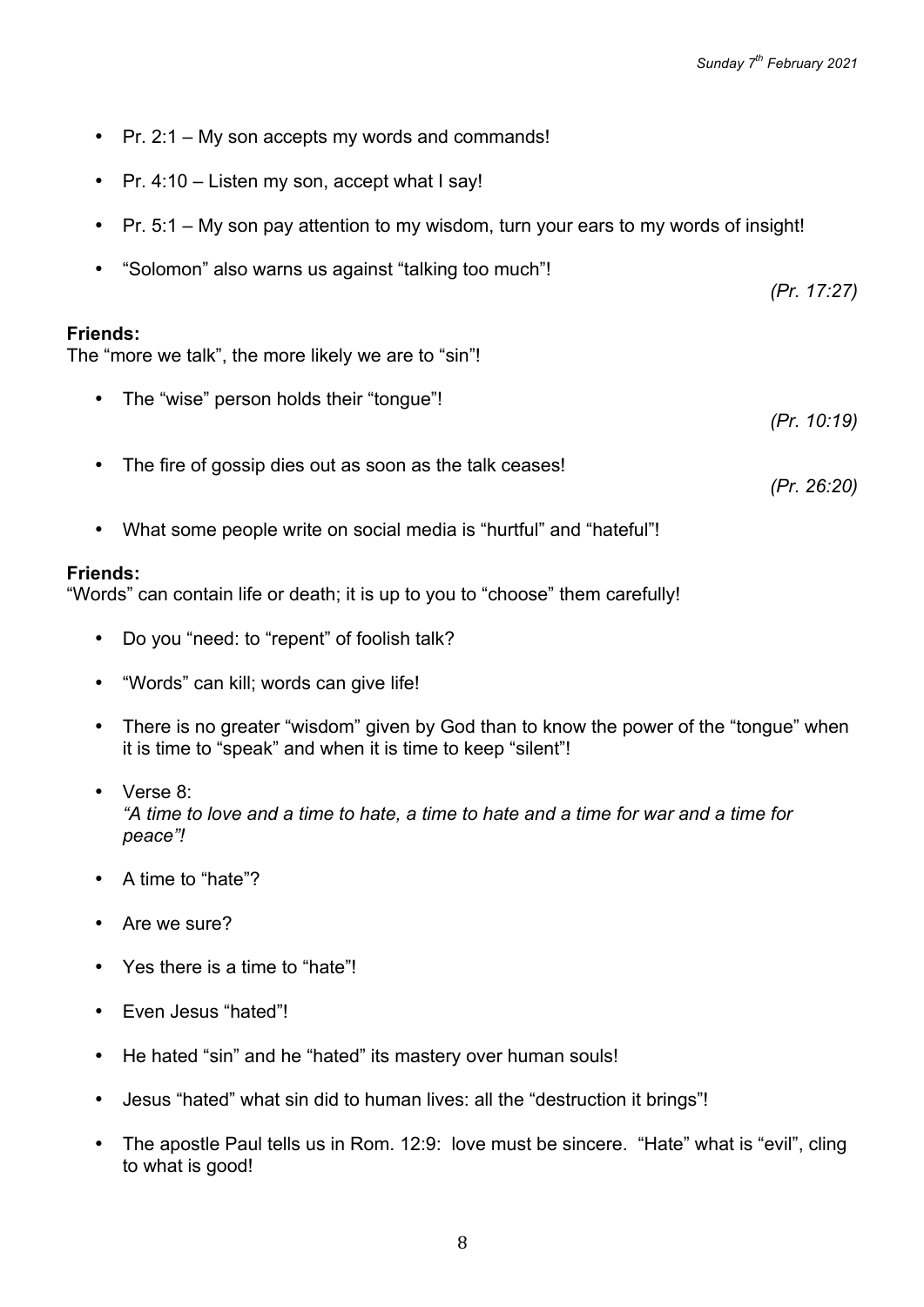- We need to "learn to hate" that which is "evil" "without hating" the people who are evil! In fact we are to pray that God will show His mercy and "forgiveness to them"!
- We may "hate" the act of "abortion", but we have compassion on both the "aborted" and the "aborting"!
- We may "hate" the ravages of "alcohol", but we love those who struggle with alcoholism, and we want to do whatever we can to help them!

If you are "struggling" with any sort of "addiction": alcohol, gambling, heroin, cocaine, sex, internet, food, exercise, work, video-games, porn, self-harm, prescription drugs: just to name a few!!! **We are here to help!**

- I "know" it's not "easy" to admit you are "struggling"; "but" let me tell you the "Lord Jesus is" more than ready to "help you"!
- Jesus is "gentle and lowly": and has a soft heart for the sinner who is "struggling"!
- He's a friend of "sinners"!

# **Friends:**

We are all "weary" and "faltering" on our journey towards Heaven!

- Jesus "longs" that we will "rest" spiritually in Him.
- Jesus has "tender love" for the sinful struggling and suffering believer!
- Jesus came to "SAVE" us not "condemn" us; our lives constantly have their ups and downs but Jesus wants to "sustain" us, "nurture" us, and "lead" us in the ways of righteousness and love!
- Verse 8: *"A time for war and a time for peace"!*
- The "passage" ends by reminding us that while we all long for a more "peaceful" world; there is even a time when "war" is "morally necessary"!
- You can't live in a broken, sinful, God-denying world and expect "peace": it just "won't happen"! Yes there will be a time when there is "no more war" – "but" that will only be when the Prince of Peace, the Lord Jesus returns in "glory" at the  $2<sup>nd</sup>$  coming!
- And the New Testament is "clear" that the Christian life is "warfare"!
- Put on the full "armor" of God, so that you can stand against the Devil's schemes!

*(Eph. 6)*

• "Resist the Devil, and he will flee from you"

*(James 4)*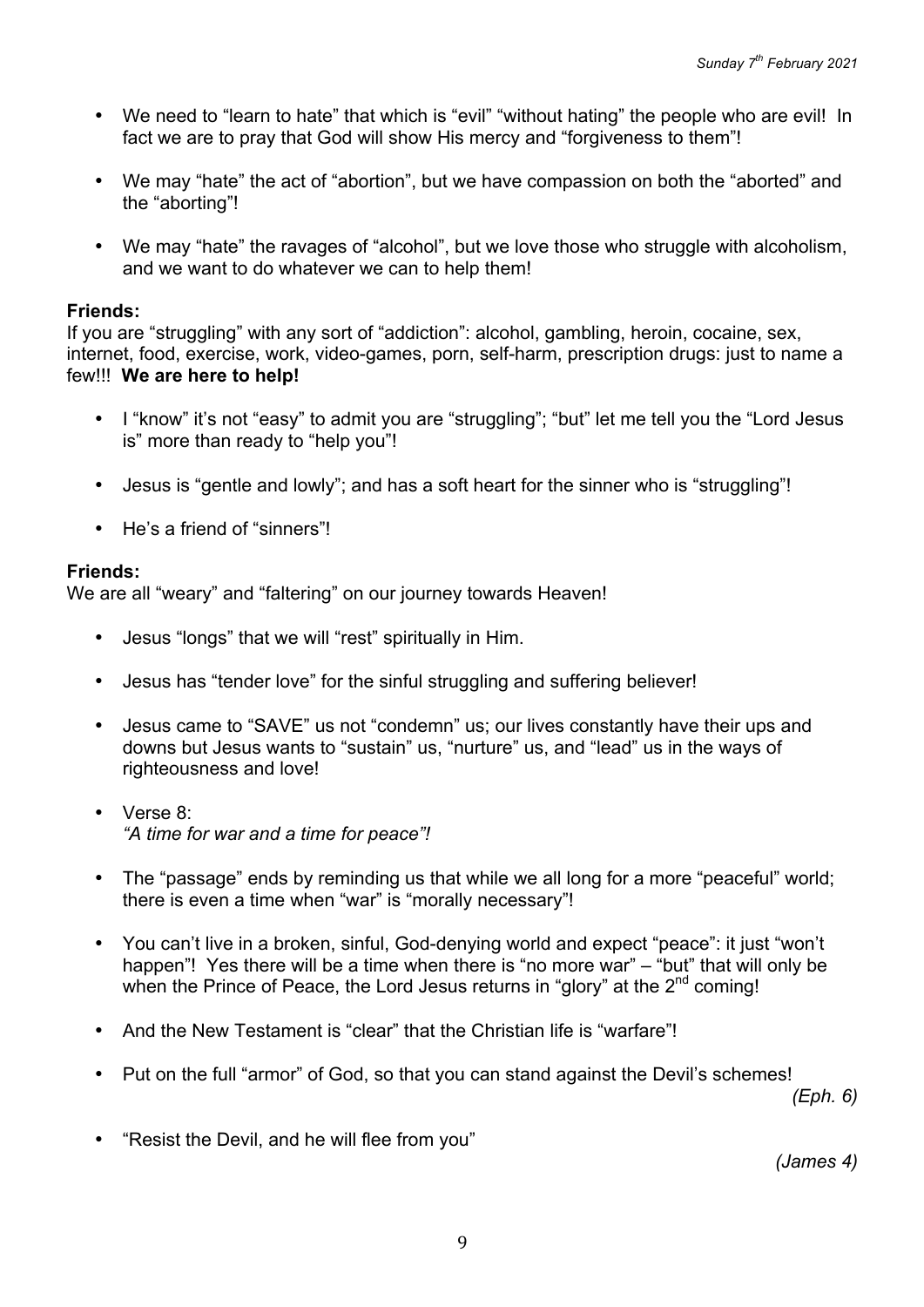What Solomon is teaching us in 3:1-8 is that "all of life" unfolds "under" the appointment of "providence"!

- Birth and death,
	- sowing and harvest,
		- joys and sorrows.
			- acquiring and losing,
				- speech and silence,

\* war and peace –

"EVERYTHING" has its appointed time "from God"!

- God rules "over" all!
- And He is always "faithful" to His "promises"!

# **Friends:**

Our Christian lives need to reflect God's Divine "pacing"!

- We "need" the beat of His call, the rhythm of God's wisdom running through, our moments, our days, our years!
- We need to know God's leading and follow it, no matter the cost!
- Psalm 25: 4-5 says: *"Show me how you work God, school me in your ways. Take me by the hand; Lead me down the path of truth! For you God are my Saviour!"*

### **Friends:**

Are you wandering "aimlessly" OR are you "walking in the footsteps" of Christ?

- "Yes" there is an appropriate time for everything; the "unpleasant" as well as "pleasant" experiences!
- All of verses "1 to 8" is God's wonderful "plan" for your life!
- If we were given the right to plan our "own lives" we would have "no" unpleasantness at all!
- But that would "ruin" us!
- God knows that people who are protected from everything almost invariably end up being impossible to live with: they are selfish, cruel, vicious, shallow and unprincipled?